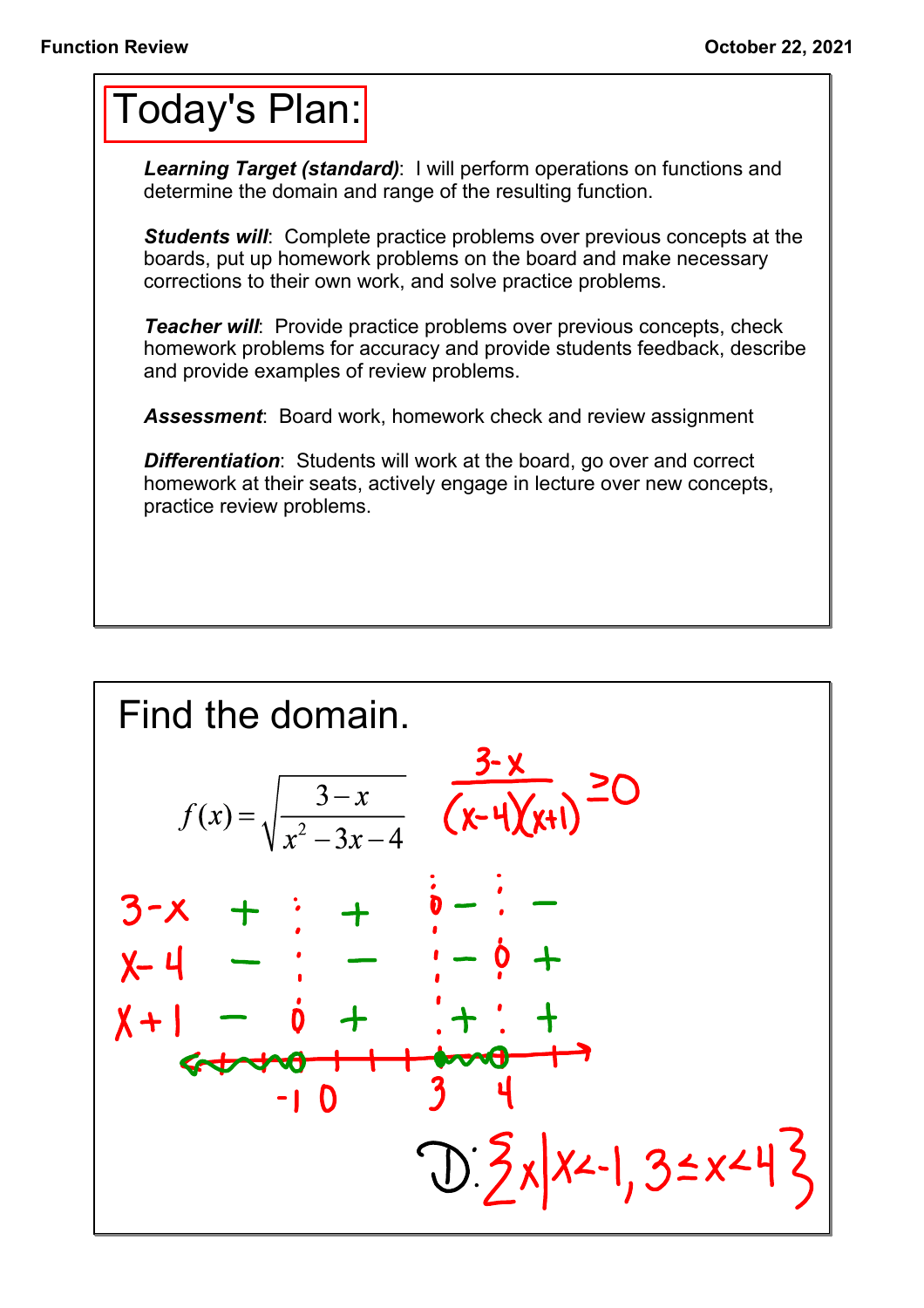

Find each of the following and the domain:  
\n
$$
f(x) = \frac{x}{x+3} \qquad g(x) = \frac{2}{x} \text{ Dg.} \frac{5}{2} \times |x \neq 0 \frac{3}{2}
$$
\n
$$
g(x) = \frac{2}{x} \text{ Dg.} \frac{5}{2} \times |x \neq 0 \frac{3}{2}
$$
\n
$$
= \frac{2}{x} \text{ Dg.} \frac{5}{2} \times |x \neq 0 \frac{3}{2}
$$
\n
$$
= \frac{2}{x} \text{ Dg.} \frac{5}{2} \times |x \neq 0 \frac{3}{2}
$$
\n
$$
= \frac{2}{x} \text{ Dg.} \frac{5}{2} \times |x \neq 0 \frac{3}{2} \text{ D.} \frac{5}{2} \times |x \neq 0 \frac{3}{2} \text{ D.} \frac{5}{2} \times |x \neq 0 \frac{3}{2} \text{ D.} \frac{5}{2} \times |x \neq 0 \frac{3}{2} \text{ D.} \frac{5}{2} \times |x \neq 0 \frac{3}{2} \text{ D.} \frac{5}{2} \times |x \neq 0 \frac{3}{2} \text{ D.} \frac{5}{2} \times |x \neq 0 \frac{3}{2} \text{ D.} \frac{5}{2} \times |x \neq 0 \frac{3}{2} \text{ D.} \frac{5}{2} \times |x \neq 0 \frac{3}{2} \text{ D.} \frac{5}{2} \times |x \neq 0 \frac{3}{2} \text{ D.} \frac{5}{2} \times |x \neq 0 \frac{3}{2} \text{ D.} \frac{5}{2} \times |x \neq 0 \frac{3}{2} \text{ D.} \frac{5}{2} \times |x \neq 0 \frac{3}{2} \text{ D.} \frac{5}{2} \times |x \neq 0 \frac{3}{2} \text{ D.} \frac{5}{2} \times |x \neq 0 \frac{3}{2} \text{ D.} \frac{5}{2} \times |x \neq 0 \frac{3}{2} \text{ D.} \frac{5}{2} \times |x \neq 0 \frac{3}{2} \text{ D.} \frac{5}{2} \times |x \neq 0 \frac{3}{2} \text{ D.} \
$$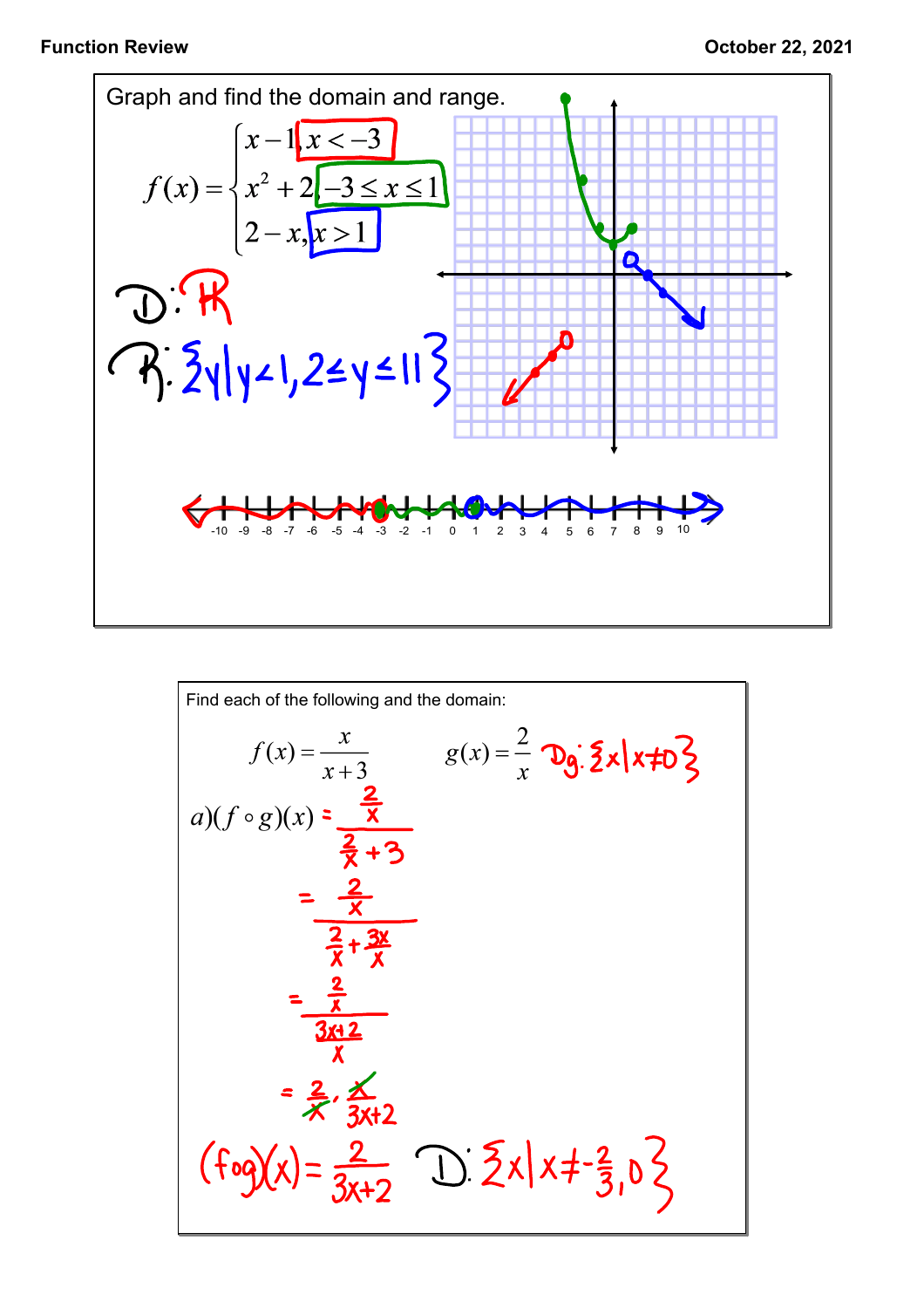Find each of the following and the domain:  $f(x) = \frac{x}{x+3}$   $g(x) = \frac{2}{x}$   $g(x) = \frac{2}{x}$   $\sum \frac{x}{\sum x} |x+3|$  $y(g \circ f)(x) = \frac{x}{x+3}$ <br>= 2.  $\frac{x+3}{x}$ <br>(g o f)(x) =  $\frac{2x+1}{x}$ <br>(g o f)(x) =  $\frac{2x+1}{x}$ <br>(j)  $\frac{2}{x}$  x)  $\frac{2}{x}$  + 3, 0  $\frac{2}{x}$ 

Find each of the following and the domain:  
\n
$$
f(x) = \frac{x}{x+3} \qquad g(x) = \frac{2}{x}
$$
\n
$$
c)(f \circ f)(x) = \frac{x}{x+3} \qquad \text{or } \frac{x}{x+3} + 3
$$
\n
$$
= \frac{x}{x+3}
$$
\n
$$
= \frac{x}{x+3}
$$
\n
$$
\frac{x}{x+3} + \frac{3x+9}{x+3}
$$
\n
$$
= \frac{x}{x+3}
$$
\n
$$
\frac{4x+9}{x+3}
$$
\n
$$
= \frac{x}{x+3}
$$
\n
$$
\frac{4x+9}{x+3}
$$
\n
$$
= \frac{x}{x+3} \cdot \frac{x+3}{x+3}
$$
\n
$$
= \frac{x}{x+3} \cdot \frac{x+3}{x+3}
$$
\n
$$
= \frac{x}{x+3} \cdot \frac{x+3}{x+3}
$$
\n
$$
= \frac{x}{x+3} \cdot \frac{x+3}{x+3}
$$
\n
$$
= \frac{x}{x+3} \cdot \frac{x+3}{x+3}
$$
\n
$$
= \frac{x}{x+3} \cdot \frac{x+3}{x+3}
$$
\n
$$
= \frac{x}{x+3} \cdot \frac{x+3}{x+3}
$$
\n
$$
= \frac{x}{x+3} \cdot \frac{x+3}{x+3}
$$
\n
$$
= \frac{x}{x+3} \cdot \frac{x+3}{x+3}
$$
\n
$$
= \frac{x}{x+3} \cdot \frac{x}{x+3}
$$
\n
$$
= \frac{x}{x+3} \cdot \frac{x}{x+3}
$$
\n
$$
= \frac{x}{x+3} \cdot \frac{x}{x+3}
$$
\n
$$
= \frac{x}{x+3} \cdot \frac{x}{x+3}
$$
\n
$$
= \frac{x}{x+3} \cdot \frac{x}{x+3}
$$
\n
$$
= \frac{x}{x+3} \cdot \frac{x}{x+3}
$$
\n
$$
= \frac{x}{x+3} \cdot \frac{x}{x+3}
$$
\n
$$
= \frac{x}{x+3} \cdot \frac{x}{x+3}
$$
\n
$$
= \frac{x}{x+3} \cdot \frac{x}{x+3}
$$
\n
$$
= \
$$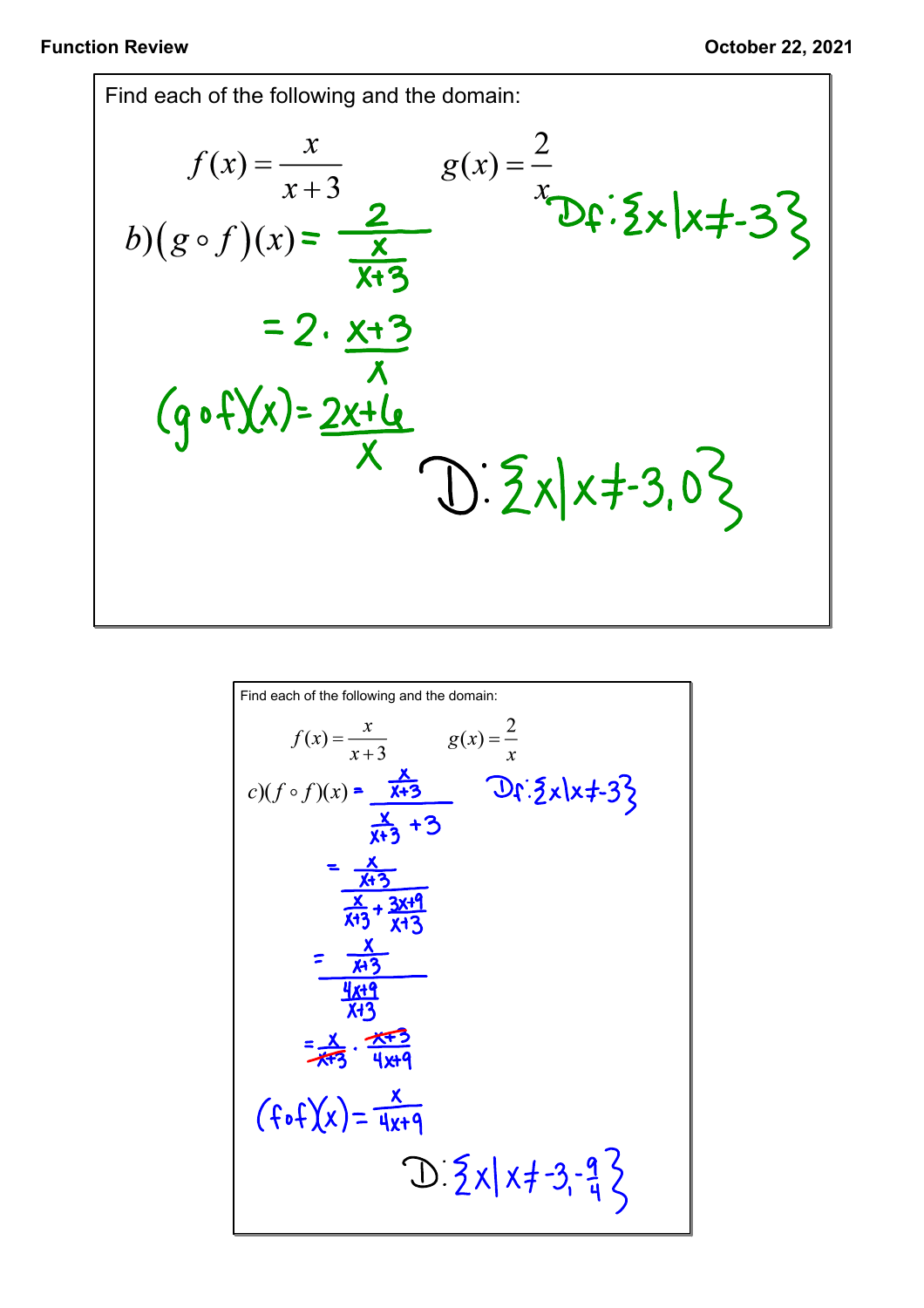

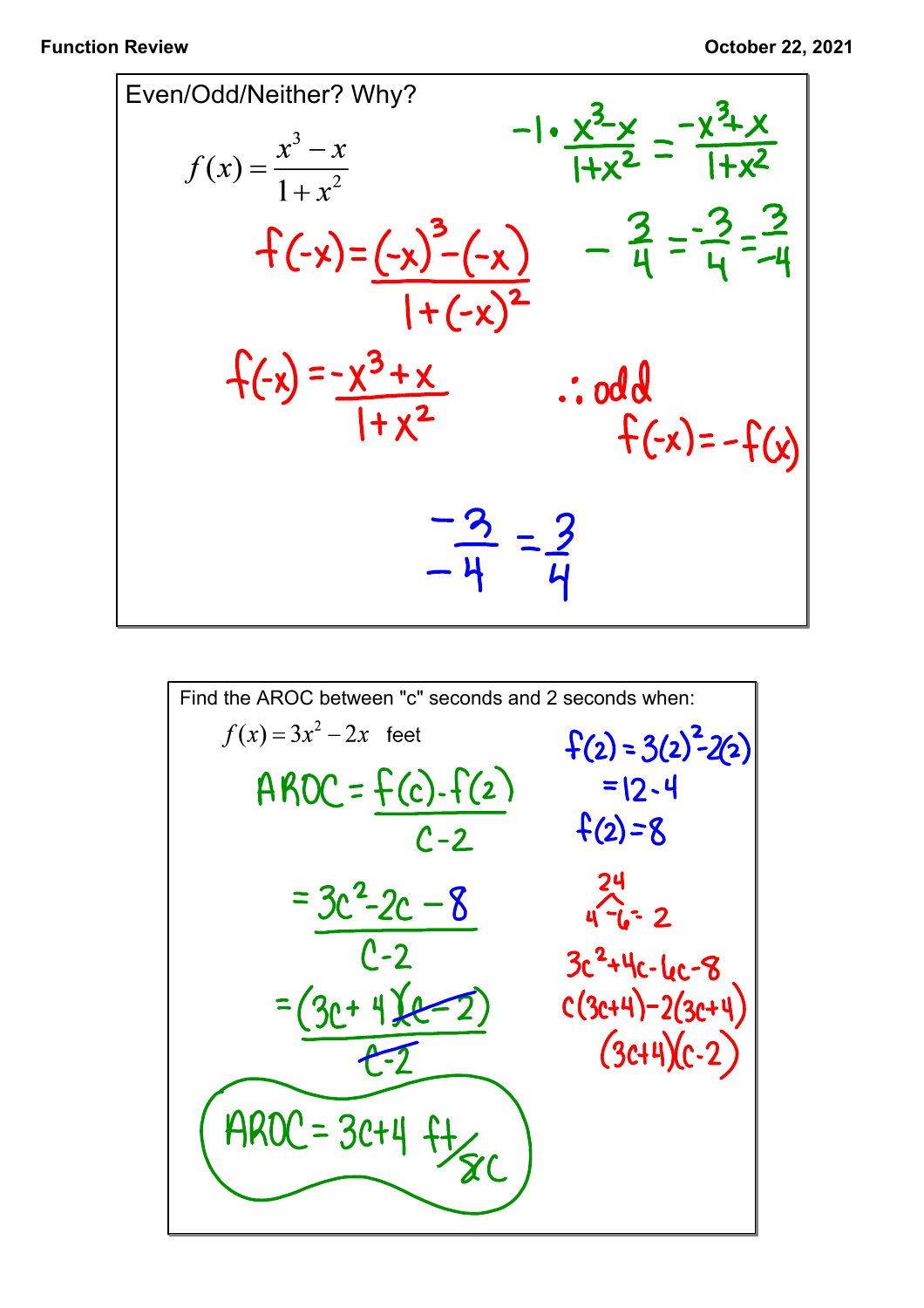## **Function Review October 22, 2021**

Find each of the following and the domain:  
\n
$$
f(x) = \frac{2x + 3}{x - 4} \mathbf{F} \cdot \mathbf{F} \cdot \mathbf{F} \cdot \mathbf{F} \cdot \mathbf{F} \cdot \mathbf{F} \cdot \mathbf{F} \cdot \mathbf{F} \cdot \mathbf{F} \cdot \mathbf{F} \cdot \mathbf{F} \cdot \mathbf{F} \cdot \mathbf{F} \cdot \mathbf{F} \cdot \mathbf{F} \cdot \mathbf{F} \cdot \mathbf{F} \cdot \mathbf{F} \cdot \mathbf{F} \cdot \mathbf{F} \cdot \mathbf{F} \cdot \mathbf{F} \cdot \mathbf{F} \cdot \mathbf{F} \cdot \mathbf{F} \cdot \mathbf{F} \cdot \mathbf{F} \cdot \mathbf{F} \cdot \mathbf{F} \cdot \mathbf{F} \cdot \mathbf{F} \cdot \mathbf{F} \cdot \mathbf{F} \cdot \mathbf{F} \cdot \mathbf{F} \cdot \mathbf{F} \cdot \mathbf{F} \cdot \mathbf{F} \cdot \mathbf{F} \cdot \mathbf{F} \cdot \mathbf{F} \cdot \mathbf{F} \cdot \mathbf{F} \cdot \mathbf{F} \cdot \mathbf{F} \cdot \mathbf{F} \cdot \mathbf{F} \cdot \mathbf{F} \cdot \mathbf{F} \cdot \mathbf{F} \cdot \mathbf{F} \cdot \mathbf{F} \cdot \mathbf{F} \cdot \mathbf{F} \cdot \mathbf{F} \cdot \mathbf{F} \cdot \mathbf{F} \cdot \mathbf{F} \cdot \mathbf{F} \cdot \mathbf{F} \cdot \mathbf{F} \cdot \mathbf{F} \cdot \mathbf{F} \cdot \mathbf{F} \cdot \mathbf{F} \cdot \mathbf{F} \cdot \mathbf{F} \cdot \mathbf{F} \cdot \mathbf{F} \cdot \mathbf{F} \cdot \mathbf{F} \cdot \mathbf{F} \cdot \mathbf{F} \cdot \mathbf{F} \cdot \mathbf{F} \cdot \mathbf{F} \cdot \mathbf{F} \cdot \mathbf{F} \cdot \mathbf{F} \cdot \mathbf{F} \cdot \mathbf{F} \cdot \mathbf{F} \cdot \mathbf{F} \cdot \mathbf{F} \cdot \mathbf{F} \cdot \mathbf{F} \cdot \mathbf{F} \cdot \mathbf{F} \cdot \mathbf{F} \cdot \mathbf{F} \cdot \mathbf{F} \cdot \
$$

Find each of the following and the domain:  
\n
$$
f(x) = \frac{2x+3}{x-4} \qquad g(x) = \frac{4x}{x-4}
$$
\n
$$
c)(fg)(x) = \frac{2x+3}{x-4} \cdot \frac{4x}{x-4}
$$
\n
$$
f(g)(x) = \frac{8x^2+12x}{x^2-8x+16}
$$
\n
$$
0.5 \le x | x + 4 \le
$$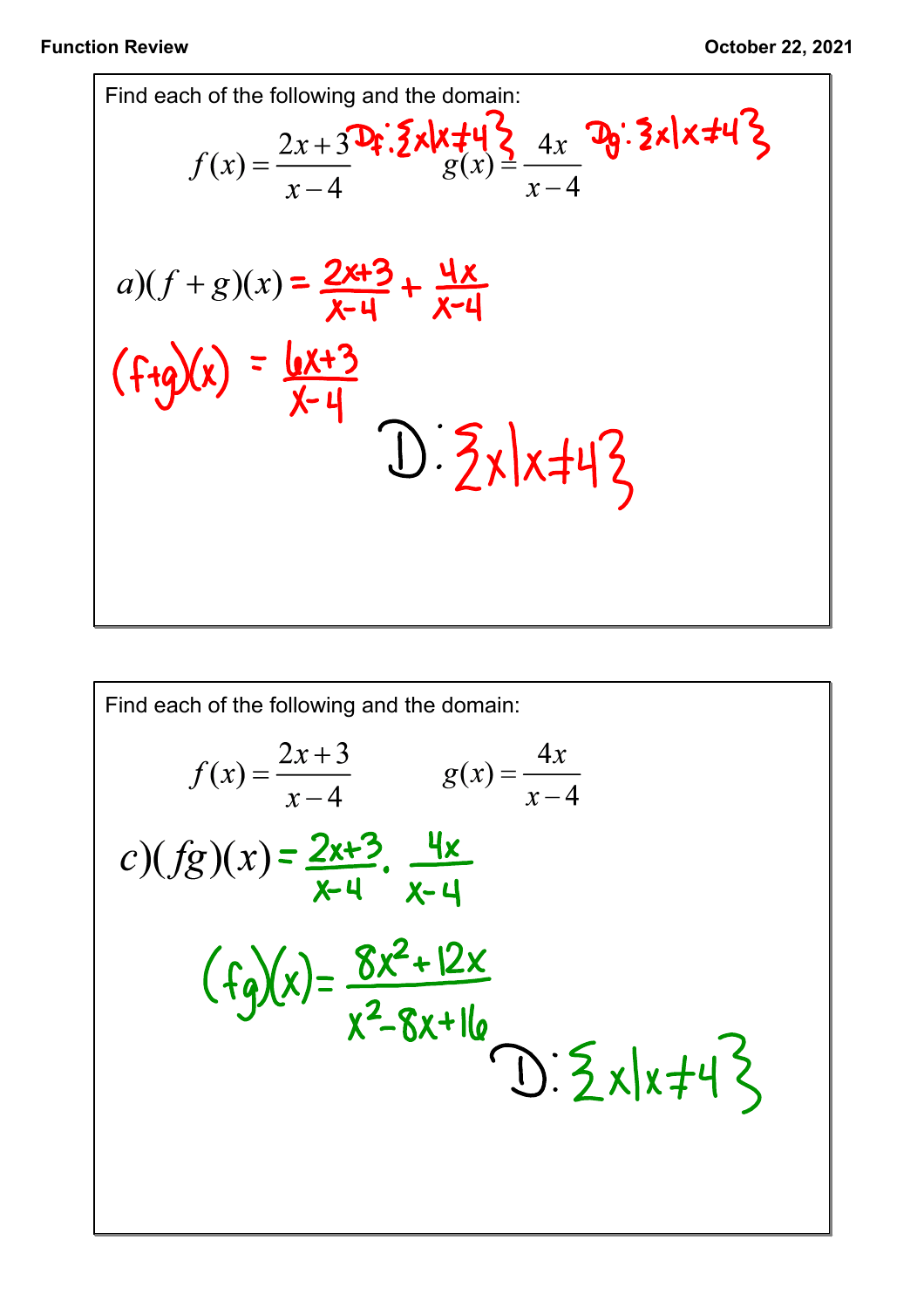Function Review **October 22, 2021**<br>
Find each of the following and the domain:<br>  $f(x) = \frac{2x+3}{x-4}$   $g(x) = \frac{4x}{x-4}$ <br>  $g(x) = \frac{4x}{x-4}$ <br>  $g(x) = \frac{4x}{x-4}$ Find each of the following and the domain:  $g(x) = \frac{4x}{x-4}$  $D\frac{5}{2}x|x+0.43$ 

Graph and find domain and range:  
\n
$$
f(x) = -4\sqrt{-\frac{1}{2}x+1}+3\frac{x}{0}
$$
  
\n $f(x) = -\sqrt{x}$   $\frac{1}{x}$   
\n $-\sqrt{x}$   
\n $-\sqrt{x}$   
\n $-\sqrt{x}$   
\n $-\sqrt{x}$   
\n $-\sqrt{x}$   
\n $-\sqrt{x}$   
\n $-\sqrt{x}$   
\n $-\sqrt{x}$   
\n $-\sqrt{x}$   
\n $-\sqrt{x}$   
\n $-\sqrt{x}$   
\n $-\sqrt{x}$   
\n $-\sqrt{x}$   
\n $-\sqrt{x}$   
\n $-\sqrt{x}$   
\n $-\sqrt{x}$   
\n $-\sqrt{x}$   
\n $-\sqrt{x}$   
\n $-\sqrt{x}$   
\n $-\sqrt{x}$   
\n $-\sqrt{x}$   
\n $-\sqrt{x}$   
\n $-\sqrt{x}$   
\n $-\sqrt{x}$   
\n $-\sqrt{x}$   
\n $-\sqrt{x}$   
\n $-\sqrt{x}$   
\n $-\sqrt{x}$   
\n $-\sqrt{x}$   
\n $-\sqrt{x}$   
\n $-\sqrt{x}$   
\n $-\sqrt{x}$   
\n $-\sqrt{x}$   
\n $-\sqrt{x}$   
\n $-\sqrt{x}$   
\n $-\sqrt{x}$   
\n $-\sqrt{x}$   
\n $-\sqrt{x}$   
\n $-\sqrt{x}$   
\n $-\sqrt{x}$   
\n $-\sqrt{x}$   
\n $-\sqrt{x}$   
\n $-\sqrt{x}$   
\n $-\sqrt{x}$   
\n $-\sqrt{x}$   
\n $-\sqrt{x}$   
\n $-\sqrt{x}$   
\n $-\sqrt{x}$   
\n $-\sqrt{x}$   
\n $-\sqrt{x}$   
\n $-\sqrt{x}$   
\n $-\sqrt{x}$   
\n $-\sqrt{x}$   
\n $-\sqrt{x}$   
\n $-\sqrt{x}$   
\n $-\sqrt{x}$   
\n $-\sqrt{x}$   
\n $-\sqrt{x}$ <